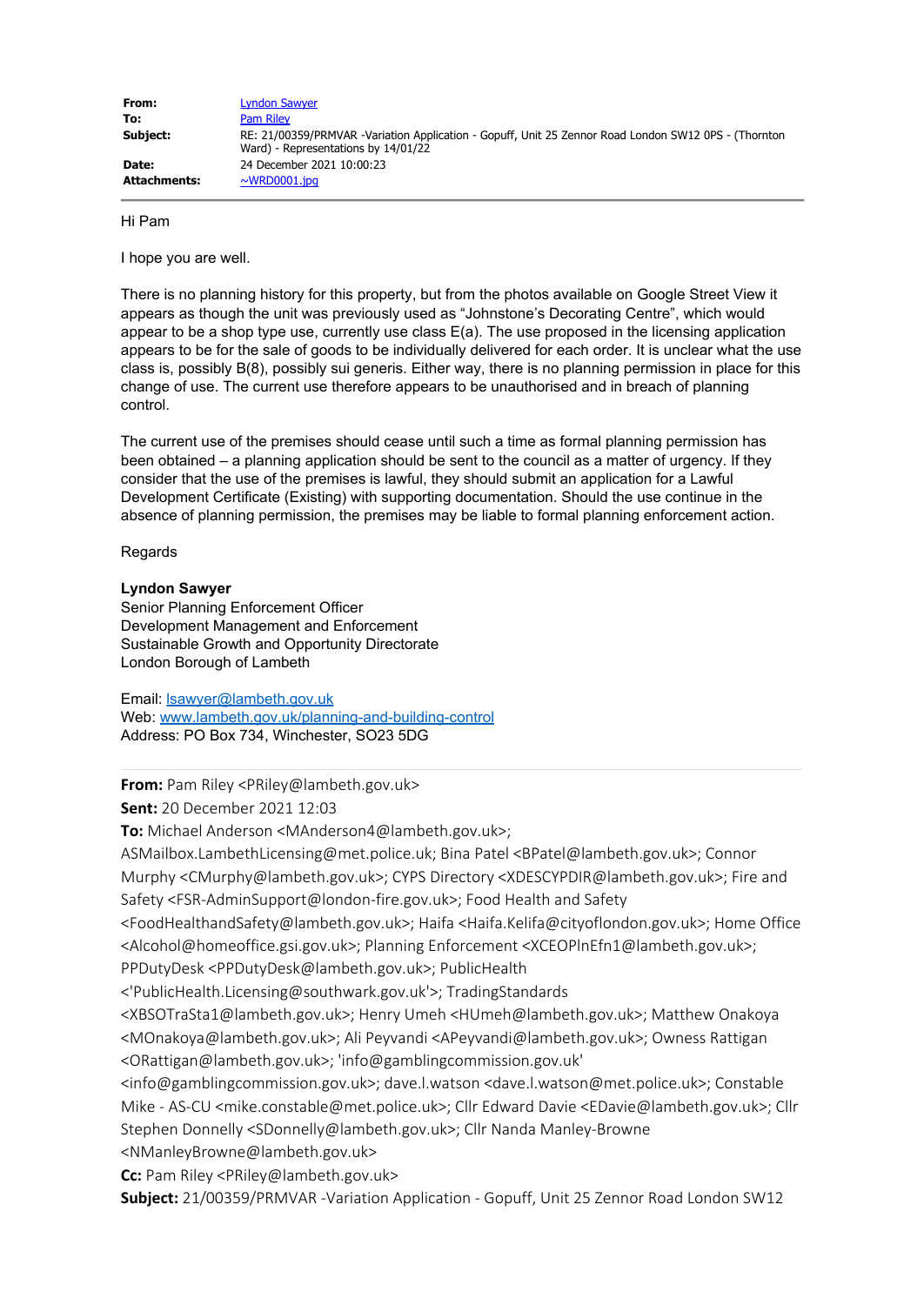0PS - (Thornton Ward) - Representations by 14/01/22

Dear All,

Please find attached unredacted application form, site plans and consultation memo for: 21/00359/PRMVAR -Variation Application - Gopuff, Unit 25 Zennor Road London SW12 0PS - (Thornton Ward) - Representations by 14/01/22.

\*\*\*Please be Aware that the above applications will have Private & Confidential Information which is not Intended for Public Distribution\*\*\*

Please refer to description below to know what may be shared with the public:

• Private Application (Unredacted) – Not to be shared as it contains Private, Confidential  $\&$ Personal Information

• Public Application (Redacted) – Ready for Public Distribution as the Personal Info Removed

• Memo – Contains both Private & Confidential and which therefore cannot to be distributed

All Licensing emails and attachments are private and intended solely for the use of the individual or entity to whom they are addressed. Unauthorised use (e.g. disclosure, storage or copying) is not permitted. If you are not the intended recipient please destroy all copies and inform the sender by return email.

Kind Regards Mrs Pamela Riley Licensing Officer Public Protection & Regulatory Services (Licensing) London Borough of Lambeth Tel: 020 7926 6164 Email: [priley@lambeth.gov.uk](mailto:priley@lambeth.gov.uk) Licensing Email: [Licensing@lambeth.gov.uk](mailto:Licensing@lambeth.gov.uk) Website: [http://www.lambeth.gov.uk/licensing/](https://eur03.safelinks.protection.outlook.com/?url=https%3A%2F%2Furldefense.proofpoint.com%2Fv2%2Furl%3Fu%3Dhttp-3A__www.lambeth.gov.uk_licensing_%26d%3DDwMFAw%26c%3DfRiKniiKXITijYtB4VcDn_uWvC72Sb0QJa4Lmnuhii0%26r%3DYJfRmGs2ayu4unoqoPzTnSUwvYddLiVm-NPH4MM57Ng%26m%3DDuVxFmC0SYvthbkMw5diBXuUMNGiEXCPah8TRwf1nYA%26s%3DPMhePjPuGY_hcHECCcDp6JDZY7JM3txOXinKXtW91Bw%26e%3D&data=04%7C01%7CPRiley%40lambeth.gov.uk%7Cc0f17b5660af43fc96fa08d9c6c4326f%7Cc4f22780485f4507af4a60a971d6f7fe%7C0%7C0%7C637759368231232044%7CUnknown%7CTWFpbGZsb3d8eyJWIjoiMC4wLjAwMDAiLCJQIjoiV2luMzIiLCJBTiI6Ik1haWwiLCJXVCI6Mn0%3D%7C3000&sdata=RIBECTKDcNLAKNdRiQW%2FZQ05SeZuM2cotOmYDssbi7s%3D&reserved=0)

**Items by post should be sent to**: London Borough of Lambeth, Community Safety, PO Box 734, Winchester SO23 5DG

**Items for courier or hand delivery should be delivered to:** London Borough of Lambeth, Community Safety, Civic Centre, [6 Brixton Hill, London, SW2 1EG](https://eur03.safelinks.protection.outlook.com/?url=https%3A%2F%2Furldefense.proofpoint.com%2Fv2%2Furl%3Fu%3Dhttps-3A__www.google.com_maps_search_6-2BBrixton-2BHill-2C-2BLONDON-2C-2BSW2-2B1EG-3Fentry-3Dgmail-26source-3Dg%26d%3DDwMFAw%26c%3DfRiKniiKXITijYtB4VcDn_uWvC72Sb0QJa4Lmnuhii0%26r%3DYJfRmGs2ayu4unoqoPzTnSUwvYddLiVm-NPH4MM57Ng%26m%3DDuVxFmC0SYvthbkMw5diBXuUMNGiEXCPah8TRwf1nYA%26s%3Dqk3j7EQvji5b0oHpsPl5pHqCLjCee1pC41hjpPsZN0M%26e%3D&data=04%7C01%7CPRiley%40lambeth.gov.uk%7Cc0f17b5660af43fc96fa08d9c6c4326f%7Cc4f22780485f4507af4a60a971d6f7fe%7C0%7C0%7C637759368231232044%7CUnknown%7CTWFpbGZsb3d8eyJWIjoiMC4wLjAwMDAiLCJQIjoiV2luMzIiLCJBTiI6Ik1haWwiLCJXVCI6Mn0%3D%7C3000&sdata=k4jBWfWvZjF5Bl%2FT1Hw4BmtB9EfhT%2B8BLQNe4%2FvclO8%3D&reserved=0)

Sign up for email updates about Empire Windrush celebrations at: [http://www.lambeth.gov.uk/empirewindrush](https://eur03.safelinks.protection.outlook.com/?url=https%3A%2F%2Furldefense.proofpoint.com%2Fv2%2Furl%3Fu%3Dhttp-3A__www.lambeth.gov.uk_empirewindrush%26d%3DDwMFAw%26c%3DfRiKniiKXITijYtB4VcDn_uWvC72Sb0QJa4Lmnuhii0%26r%3DYJfRmGs2ayu4unoqoPzTnSUwvYddLiVm-NPH4MM57Ng%26m%3DDuVxFmC0SYvthbkMw5diBXuUMNGiEXCPah8TRwf1nYA%26s%3DKctptK19L6Eqq-SPjwKjLSWfkIvy0HbQJJyunYd3WLY%26e%3D&data=04%7C01%7CPRiley%40lambeth.gov.uk%7Cc0f17b5660af43fc96fa08d9c6c4326f%7Cc4f22780485f4507af4a60a971d6f7fe%7C0%7C0%7C637759368231242041%7CUnknown%7CTWFpbGZsb3d8eyJWIjoiMC4wLjAwMDAiLCJQIjoiV2luMzIiLCJBTiI6Ik1haWwiLCJXVCI6Mn0%3D%7C3000&sdata=ussRRRWVH1UsmmkqSVqLg90Rfco7MoKnCd6fSXhN6Io%3D&reserved=0)